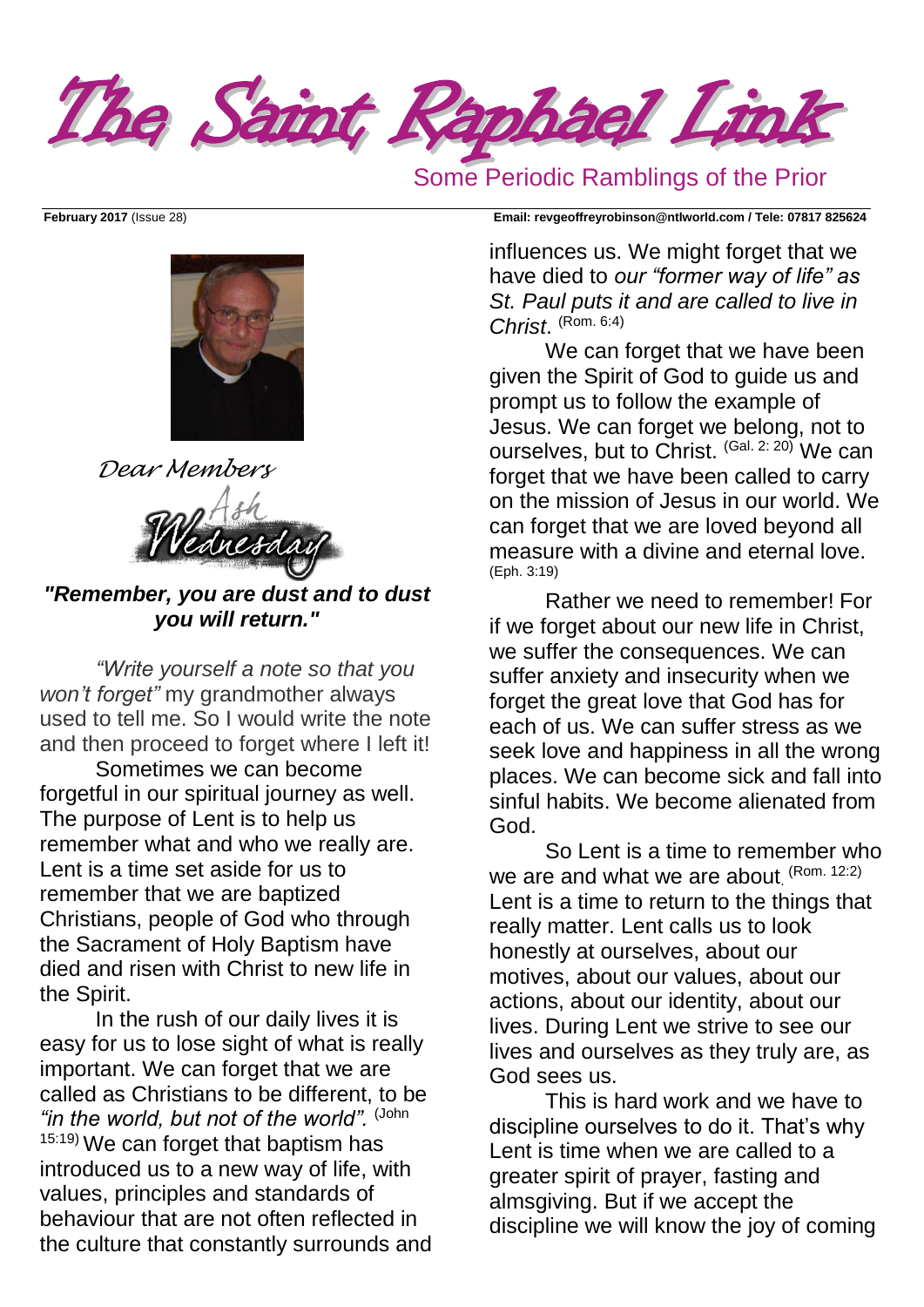closer to Our Lord. We will know the joy of remembering that we are God's chosen people whom he loves with an everlasting love. **Amen.**

*+Geoffrey* – GRAND PRIOR



**SICK:** Beryl Anderton / Paul Shaw / Sheila Hogarth / Ruth Barr / Kathleen Roberts / Lesley Fudge / Thelma Thompson / Marlene Addy / Ray Connell / Tania Walker / Lidia Flemming / Paul Sheridan / David Kiteley / Roy Howard / Albert Jones / (Baby) Charlotte Park / Nicole Vendettuoli / Ivor MacFarlane / Shaun Humphries / Lucy Riding **/**  Veronica Hawcroft / Amelia Radomski / Mary Flannigan / John & Mary Howard / Ida Simpson / Una & Karen Kirby / Angela Pearson / Clarice Shaw / Julie Stelling / Diane Beresford / Doreen Devitt / Tony Kirby / Delia Serman / Angela Billerness / Sally Hayes / Nick Brooks / Pam Crane / Ruth Moody & family / Brigitte Duffett / Norman Dutton, archbishop / Keith & Joan Warren / Jean & Alan Rothwell / Maureen Bohanna / Eileen Duffy / Elaine Coope / Joan Taylor / Alan Pearson, bishop.

# **Calendar of Saints**



**In St. Matthew's Gospel, we read of [St.](http://www.catholic.org/saints/saint.php?saint_id=747)  [Simon](http://www.catholic.org/saints/saint.php?saint_id=747) or [Simeon](http://www.catholic.org/encyclopedia/view.php?id=10827) who is described as one of our Lord's brethren or kinsmen. His father was Cleophas, St. Joseph's brother, and his mother, according to** 

**some writers, was our Lady's sister. He would therefore be our Lord's first cousin and is supposed to have been about eight years older than He. No [doubt](http://www.catholic.org/encyclopedia/view.php?id=4001) he is one of those brethren of [Christ](http://www.catholic.org/clife/jesus) who are mentioned in the [Acts](http://www.catholic.org/bible/book.php?id=51) of the [Apostles](http://www.catholic.org/encyclopedia/view.php?id=933) as having received the [Holy](http://www.catholic.org/encyclopedia/view.php?id=5854)  [Spirit](http://www.catholic.org/encyclopedia/view.php?id=5854) on Pentecost.** 

**St. [Epiphanius](http://www.catholic.org/encyclopedia/view.php?id=4322) says that when the [Jews](http://www.catholic.org/encyclopedia/view.php?id=6511) massacred St. [James](http://www.catholic.org/bible/book.php?id=66) the Lesser, his brother [Simeon](http://www.catholic.org/encyclopedia/view.php?id=10827) upbraided them for their cruelty. The [apostles](http://www.catholic.org/encyclopedia/view.php?id=933) and disciples afterwards met together to appoint a successor to [James](http://www.catholic.org/bible/book.php?id=66) as [bishop](http://www.catholic.org/encyclopedia/view.php?id=1918) of Jerusalem, and they unanimously chose Simeon, who had probably assisted his brother in the government of that church. In the year 66 civil [war](http://www.catholic.org/encyclopedia/view.php?id=12206) broke out in Palestine, as a consequence of [Jewish](http://www.catholic.org/encyclopedia/view.php?id=6511) opposition to the Romans.**

**The Christians in [Jerusalem](http://www.catholic.org/encyclopedia/view.php?id=6304) were warned of the impending destruction of the city and appear to have been divinely ordered to leave it. Accordingly that same year, before [Vespasian](http://www.catholic.org/encyclopedia/view.php?id=12006) entered Judaea, they retired with St. [Simeon](http://www.catholic.org/encyclopedia/view.php?id=10827) at their head to the other side of the Jordan, occupying a small city called Pella. After the capture and burning of Jerusalem, the Christians returned and settled among the ruins until the Emperor [Hadrian](http://www.catholic.org/encyclopedia/view.php?id=5478) afterwards entirely razed it.** 

**We are told by St. [Epiphanius](http://www.catholic.org/encyclopedia/view.php?id=4322) and by Eusebius that the church here flourished greatly, and that many [Jews](http://www.catholic.org/encyclopedia/view.php?id=6511) were converted by the miracles wrought by the saints.** 

**When [Vespasian](http://www.catholic.org/encyclopedia/view.php?id=12006) and [Domitian](http://www.catholic.org/encyclopedia/view.php?id=3962) had ordered the destruction of all who were of the race of David, St. [Simeon](http://www.catholic.org/encyclopedia/view.php?id=10827) had escaped their search; but when [Trajan](http://www.catholic.org/encyclopedia/view.php?id=11658) gave a similar injunction, he was denounced as being not only one of**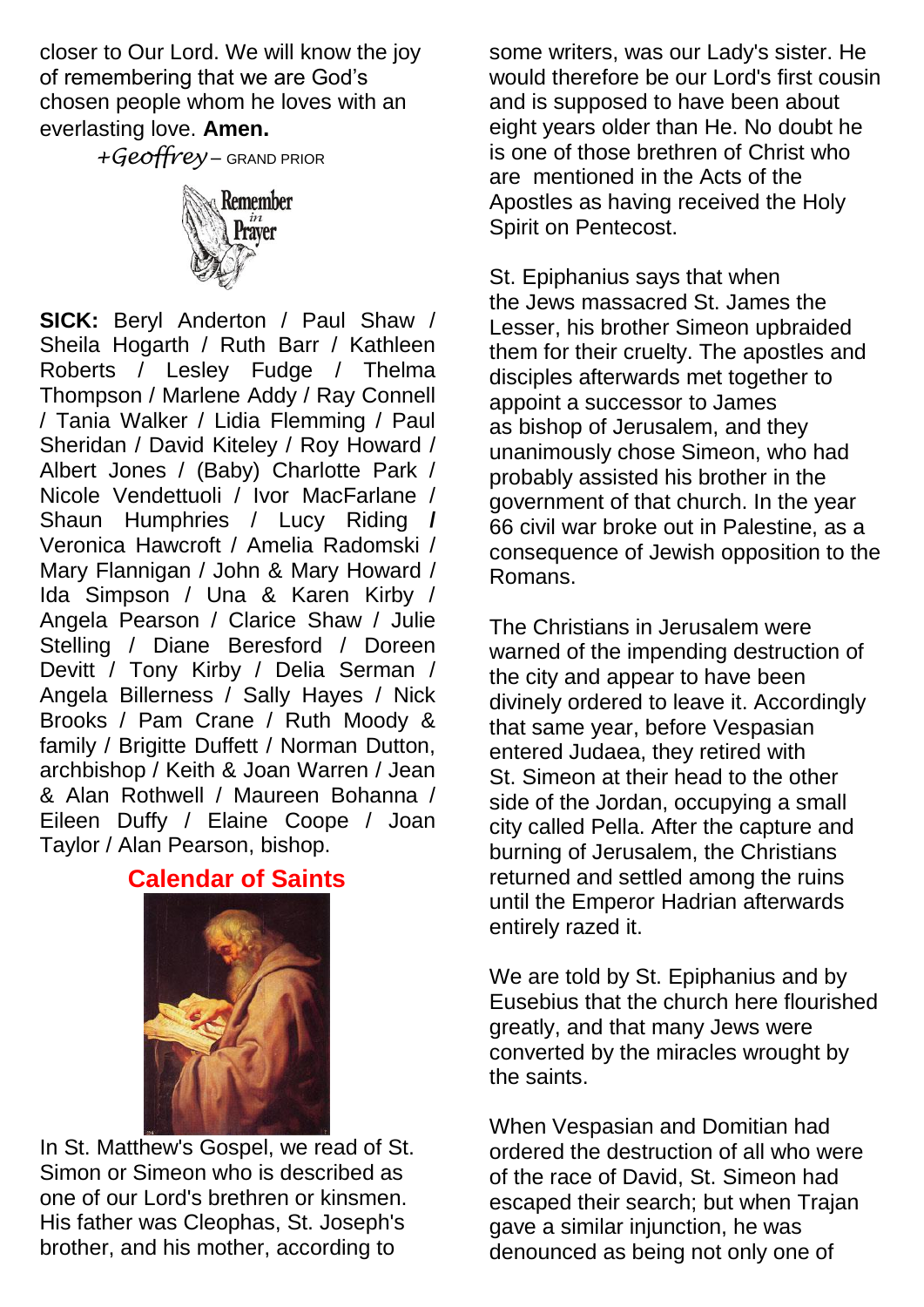**David's descendants, but also a Christian, and he was brought before Atticus, the Roman governor. He was condemned to death and, after being tortured, was crucified. Although he was extremely old - tradition reports him to have attained the age of 120 [-Simeon](http://www.catholic.org/encyclopedia/view.php?id=10827) endured his sufferings with a degree of [fortitude](http://www.catholic.org/encyclopedia/view.php?id=4792) which roused the admiration of [Atticus](http://www.catholic.org/encyclopedia/view.php?id=1225) himself.** 

## **His [feast day](http://www.catholic.org/saints/f_day/) is February 18**

*Guess the Locations: 1. Knaresborough / 2. Bexhill by the Sea*

### **Story Corner**



**I wanted to change the world**

When I was a young man, I wanted to change the world.

I found it was difficult to change the world, so I tried to change my nation.

When I found I couldn't change the nation, I began to focus on my town. I couldn't change the town and as an older man, I tried to change my family.

Now, as an old man, I realize the only thing I can change is myself, and suddenly I realize that if long ago I had changed myself, I could have made an impact on my family. My family and I could have made an impact on our town.

Their impact could have changed the nation and I could indeed have changed the world.

#### **Cook's Corner:**



**Ingredients for the stew** 500g stewing beef 1 onion (or shallots), sliced 2 carrots, chopped 1 parsnip, chopped 3 sticks of celery, chopped 400g chopped tomatoes (1x tin) 200g pearl barley 1 beef stock cube dried mixed herbs (to taste) black pepper (to taste), water, cornflour

#### **For the mustard mash**

900g potatoes, butter, milk 1 tbsp wholegrain mustard

#### **Method for the stew**

Heat some sunflower or olive oil in a large saucepan and seal the meat Add the onions and cook until soft Add the water - enough to half fill the saucepan

Add all the rest of the ingredients Bring to simmering point then turn down the heat, cover and leave to simmer for 1½-2 hours

Once the meat and vegetables are thoroughly cooked and tender, mix some cornflour with cold water and add to the sauce gradually, stirring continually to avoid lumps

Keep going until you are happy with the consistency - add more cornflour for a thicker sauce and less for a thinner one

You can always leave the lid off the saucepan to reduce the liquid, if you don't want to use cornflour